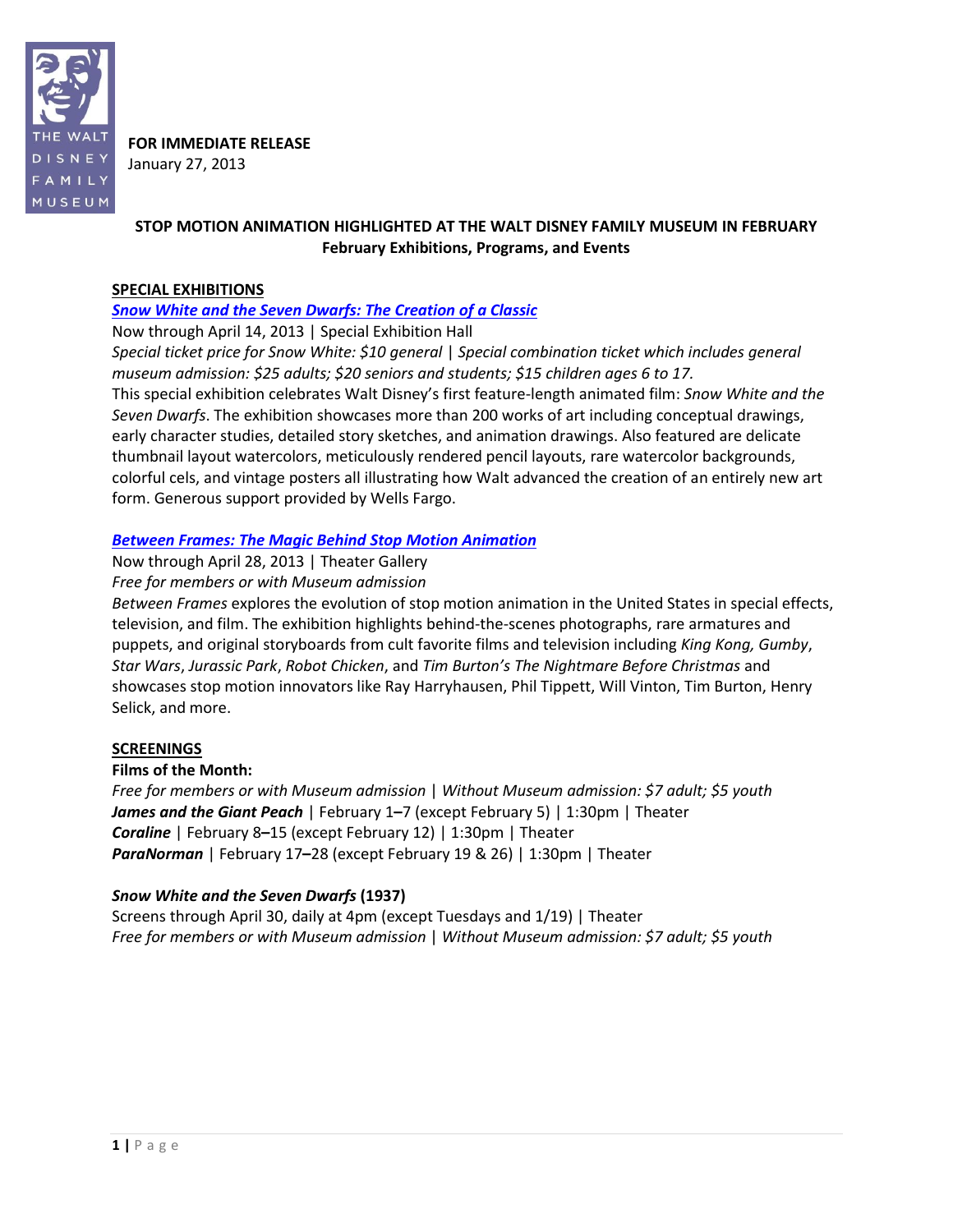### **DISCUSSIONS**

## *Behind the Magic: Making of* **ParaNorman** *and* **Coraline** *with Mark Shapiro*

Saturday, February 16 | 3pm | Theater *General: \$20 adult; \$15 youth | Members: \$18 adult; \$14 youth* Take a behind-the-scenes look at the making of two popular handmade animated films: *ParaNorman* and *Coraline* with Mark Shapiro, director of entertainment brand marketing for LAIKA.

#### **SPECIAL PROGRAMS**

#### **Animate Your Night: Someday My Prince Will Come**

Thursday, February 14 | 7–10pm

*General: \$12 adult | Members: \$10 adult*

Celebrate Valentine's Day at a special love-laden Animate Your Night after-hours party! Join us for an evening of adoration, animation, and inspiration. Experience the galleries in a whole new light and search for love with a special Valentine scavenger hunt. Illuminate your heart with Disney love-themed shorts on the big screen, and sip our signature cocktail—the Prince Charming.

### **Look Closer**

Friday–Sunday, February 22–24 11am, 1 & 3pm *Free for members or with museum admission* In honor of Presidents Day, learn about the special part Abraham Lincoln played in The Walt Disney Studios' development of audio animatronics.

#### **CLASSES + ACTIVITIES**

*Learn from the Masters Series: Introduction to Stop Motion Puppet Creation with Bonita DeCarlo* Saturday, February 16 | 10am–noon & 1:30–2:30pm | Learning Center *General: \$60 adult; \$45 student (valid student ID required) | Members: \$55* Designed for current or former students of animation, this comprehensive workshop includes a fourstep instructive lecture in basic stop motion puppet creation. DeCarlo covers preproduction puppet

methodology, stop motion character sculpture, mold creation and casting, and puppet-finishing fabrication.

**About the instructor**: A character fabrication supervisor and character production manager, DeCarlo's feature credits include *Tim Burton's The Nightmare Before Christmas*, *James and the Giant Peach*, and *Monkeybone*.

This class is for participants ages 18+, all levels of experience. Space is limited. Registration required. Email: [education@wdfmuseum.org](mailto:education@wdfmuseum.org) to register or for more info.

# *Learn from the Masters series: Stop Motion Puppet: Wardrobe Fabrication and Performance with Ruben Esqueda*

Saturday, February 23 | 10:00-2:00pm | Learning Center

*General: \$55 adult; \$35 student (valid student ID required) | Members: \$45*

This hands-on, four-hour master class for animators at all levels of experience will focus on the practice of prefabrication of the stop motion puppet wardrobe and the performance of wardrobe in an animated scene. Studio time dedicated to the experimentation of follow-through and secondary motion of puppet wardrobe will be included.